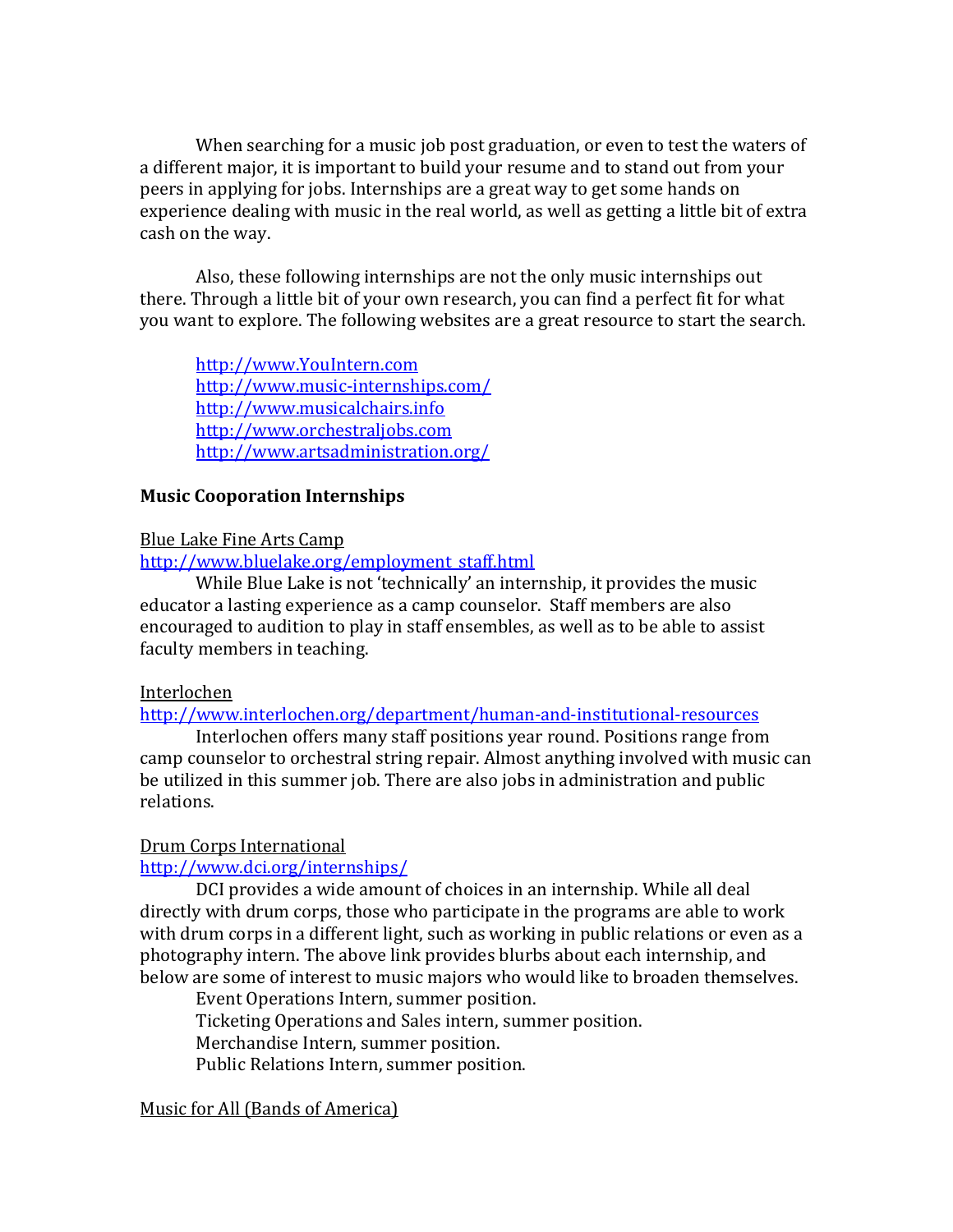## <http://www.musicforall.org/aboutus/jobs.aspx#Seasonal>

Bands of America runs an internship program through Music for All. Interns can choose a path such as marketing, administration, and public relations. The internships range from fall and seasonal positions. The summer internships are in highest demand, and include marketing, development, band relations, copyright, volunteer management and marketing/merchandise intern. Interns can expect up to 900 dollars per month as a stipend.

## Percussive Arts Society

# <http://www.pas.org/experience/internship.aspx>

While this internship is recommended for percussion students, it is an invaluable experience for any music educator. "PAS interns acquire broad industry experience by assisting with a variety of staff projects, including those relating to music products, teaching, concert production, publishing, artist management, and marketing." Internships run for a 6 months period and provide a stipend of 1,200 dollars per month.

## USSBA/ Youth Education in the Arts

# [http://www.yea.org/site/PageServer?pagename=Internship\\_Program](http://www.yea.org/site/PageServer?pagename=Internship_Program)

"Interns are assigned to a department or project as their primary focus. To provide the widest breadth of experience interns are encouraged to assist in many departments within the organization. Interns work with the intern coordinator to develop a list of learning objectives and goals." In addition to office internships with YEA!, interns can also work with the Cadets during the season.

# **Drum Corps Internships**

It is important to note that all drum corps are different, but compensation for your time offered will be given. Some corps only offer around 500-700 dollars for the entire summer, but keep in mind that your living, transportation, and food will all be covered for while on tour. Most Drum Corps do not advertise internships, but almost all accept interns. Getting into contact with administration with your desired corps is key if you cannot find information on their website.

## Boston Crusaders Drum and Bugle Corps

[http://www.bostoncrusaders.com/index.php?option=com\\_content&view=article&i](http://www.bostoncrusaders.com/index.php?option=com_content&view=article&id=110&Itemid=5) [d=110&Itemid=5](http://www.bostoncrusaders.com/index.php?option=com_content&view=article&id=110&Itemid=5)

- Has a 2010 administrative position still available.

Duties include performing administrative duties, hospital and airport runs, and almost everything in between. Since drum corps travel, you will also be expected to stay on tour for the whole duration.

Blue Stars Drum and Bugle Corps [http://www.bluestars.org/staff\\_application.php](http://www.bluestars.org/staff_application.php)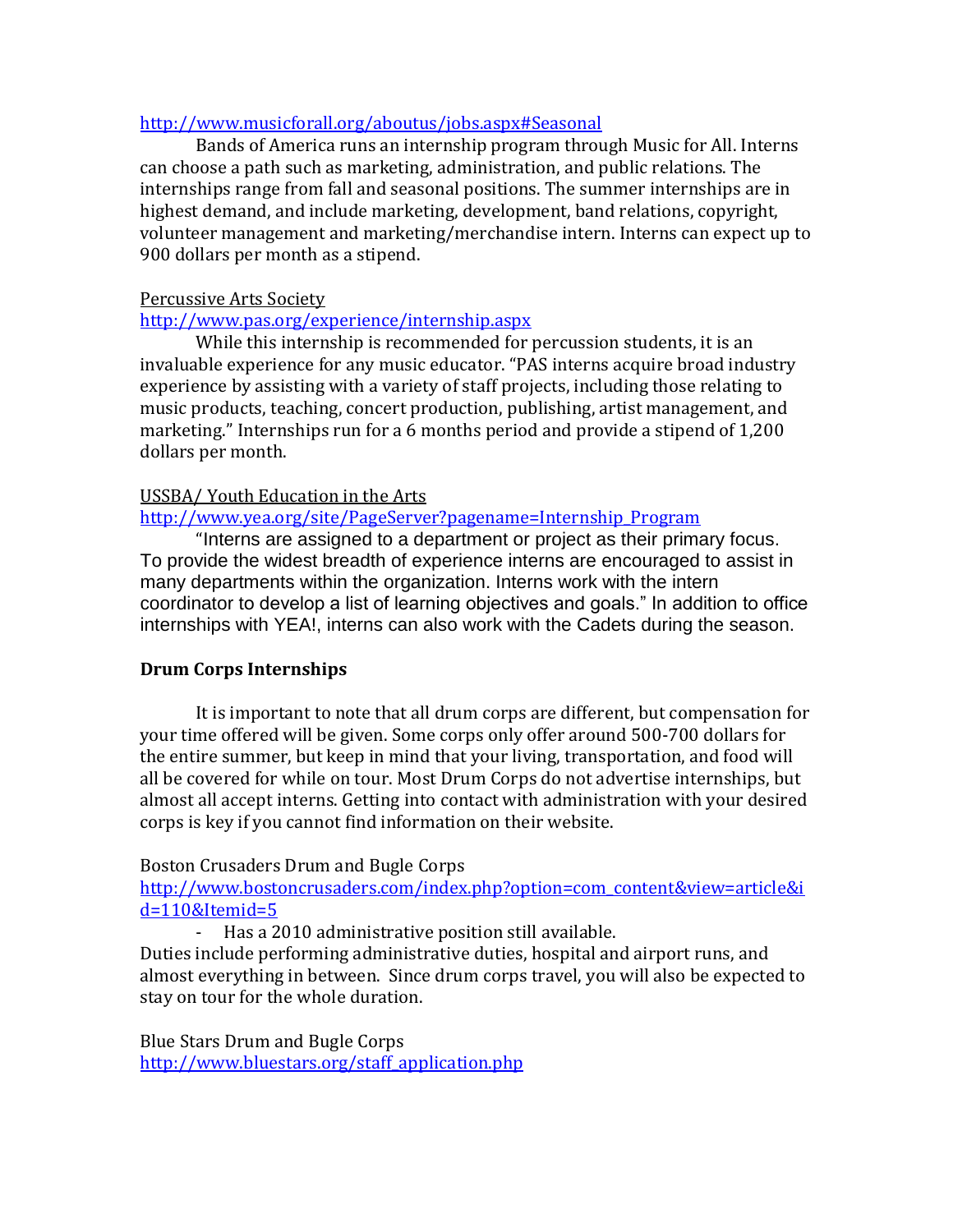Duties include performing administrative duties, hospital and airport runs, and almost everything in between. Since drum corps travel, you will also be expected to stay on tour for the whole duration.

### The Cadets Drum and Bugle Corps

### [http://www.yea.org/site/PageServer?pagename=Internship\\_Program](http://www.yea.org/site/PageServer?pagename=Internship_Program)

Summer interns are expected to work closely with the administration team, do hospital and aiport runs, as well as behind the scenes management. In addition to working with the Cadets, the intern can also apply for YEA! Sponsored internships during the fall/winter season.

## Madison Scouts Drum and Bugle Corps

[http://www.madisonscouts.org/Madison\\_Scouts/Staff.html](http://www.madisonscouts.org/Madison_Scouts/Staff.html)

Summer internships vary from administrative, to brass teching, and to visual techning. Brass, visual and guard tech interns would abide by their respective caption head, and lots of obvservation is involved. These positions are recommened for education majors to get a very different experience of teaching.

#### Carolina Crown Drum and Bugle Corps

[http://carolinacrown.org/web/index.php?option=com\\_contact&view=category&cat](http://carolinacrown.org/web/index.php?option=com_contact&view=category&catid=12&Itemid=443) [id=12&Itemid=443](http://carolinacrown.org/web/index.php?option=com_contact&view=category&catid=12&Itemid=443)

Summer internships include administrative work, as well as the ability to be a summer food manager. Your duties would include creating and managing the summer tour meals of producing breakfast, lunch, dinner and snack, as well as keeping a running inventory of food and supplies

## Spirit Drum and Bugle Corps

#### <http://www.spiritdrumcorps.org/>

Duties include performing administrative duties, hospital and airport runs, and almost everything in between. Since drum corps travel, you will also be expected to stay on tour for the whole duration.

## **Orchestra Internships**

Atlanta Symphony Orchestra

<http://www.atlantasymphony.org/Community/Interns.aspx>

Internship positions include administrative, secretary, music library assistant, conducting, and a wide array of other options.

## Boston Symphony Orchestra

<http://www.bsomusic.org/main.taf?p=3,8,2>

Interns are expected to write and edit press releases, participae in publicity, planning and strategy sessions, prepare, organize and distribute press clippings and other press materials. Also, the intern will be expected to pitch to the local media, write additional press materials, do small bits of clerical work and additional projects as assigned based on department needs.